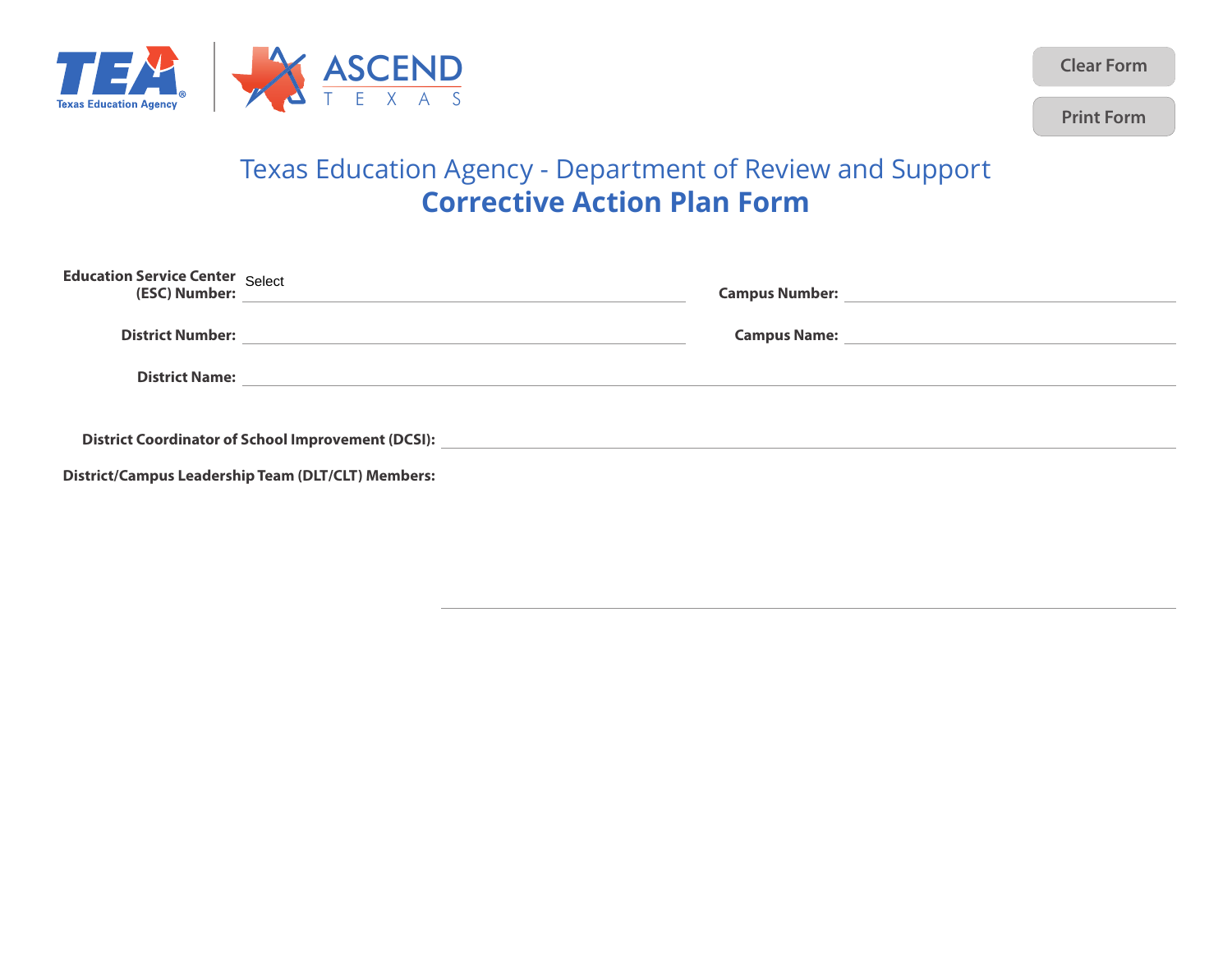## **CORRECTIVE ACTION PLAN**

|                                                                                 | and/or continuing (noncompliance has exceeded one year) in this CAP. The district must conduct monitoring to determine the progress of implementation of the CAP,<br>provide updates to the TEA regarding CAP implementation, and submit documents verifying implementation of corrective actions upon request.<br>The district is required to correct any noncompliance items as soon as possible, but in no case may the correction take longer than one calendar year from the | Instructions: The district must include noncompliance that is new (District has not yet received Agency notification), current (within one year of Agency notification), |                                    |
|---------------------------------------------------------------------------------|-----------------------------------------------------------------------------------------------------------------------------------------------------------------------------------------------------------------------------------------------------------------------------------------------------------------------------------------------------------------------------------------------------------------------------------------------------------------------------------|--------------------------------------------------------------------------------------------------------------------------------------------------------------------------|------------------------------------|
|                                                                                 | date of identification of noncompliance. Failure to correct noncompliance within required timelines will result in elevated interventions or sanctions as referenced in 19<br>Texas Administrative Code (TAC) §89.1076, Interventions and Sanctions, and §97.1071, Special Program Performance; Intervention Stages.                                                                                                                                                              |                                                                                                                                                                          |                                    |
| <b>Source(s) of Noncompliance</b>                                               |                                                                                                                                                                                                                                                                                                                                                                                                                                                                                   |                                                                                                                                                                          |                                    |
| $\Box$ Sustained complaint allegations                                          |                                                                                                                                                                                                                                                                                                                                                                                                                                                                                   | Continuing noncompliance issue<br>$\Box$                                                                                                                                 |                                    |
| $\Box$ Adverse due process hearing decisions                                    |                                                                                                                                                                                                                                                                                                                                                                                                                                                                                   | Noncompliance identified as result of review of documentation by TEA<br>$\perp$                                                                                          |                                    |
| □ Current focused data analysis and/or Compliance Review                        |                                                                                                                                                                                                                                                                                                                                                                                                                                                                                   | Noncompliance identified as a result of non-public review<br>$\Box$                                                                                                      |                                    |
| $\Box$ Noncompliance identified as a result of on-site visit and/or desk review |                                                                                                                                                                                                                                                                                                                                                                                                                                                                                   | $\Box$<br>Noncompliance identified through submission of State Performance<br>Plan (SPP) data                                                                            |                                    |
| <b>Status of Noncompliance:</b><br>Select                                       |                                                                                                                                                                                                                                                                                                                                                                                                                                                                                   | <b>Original Date of Agency Notification:</b>                                                                                                                             |                                    |
| <b>Areas of Noncompliance</b><br>Enter the topic and specific legal reference   | <b>Corrective Actions (CAs)</b><br>(Processes and steps to correct                                                                                                                                                                                                                                                                                                                                                                                                                | <b>Personnel</b>                                                                                                                                                         |                                    |
| from the CFR, TEC, or TAC.                                                      | noncompliance)                                                                                                                                                                                                                                                                                                                                                                                                                                                                    | <b>Responsible</b>                                                                                                                                                       | <b>Timeline for Implementation</b> |
|                                                                                 |                                                                                                                                                                                                                                                                                                                                                                                                                                                                                   |                                                                                                                                                                          |                                    |
|                                                                                 |                                                                                                                                                                                                                                                                                                                                                                                                                                                                                   |                                                                                                                                                                          |                                    |
|                                                                                 |                                                                                                                                                                                                                                                                                                                                                                                                                                                                                   |                                                                                                                                                                          |                                    |
|                                                                                 |                                                                                                                                                                                                                                                                                                                                                                                                                                                                                   |                                                                                                                                                                          |                                    |
|                                                                                 |                                                                                                                                                                                                                                                                                                                                                                                                                                                                                   |                                                                                                                                                                          |                                    |
|                                                                                 |                                                                                                                                                                                                                                                                                                                                                                                                                                                                                   |                                                                                                                                                                          |                                    |
|                                                                                 |                                                                                                                                                                                                                                                                                                                                                                                                                                                                                   |                                                                                                                                                                          |                                    |
|                                                                                 |                                                                                                                                                                                                                                                                                                                                                                                                                                                                                   |                                                                                                                                                                          |                                    |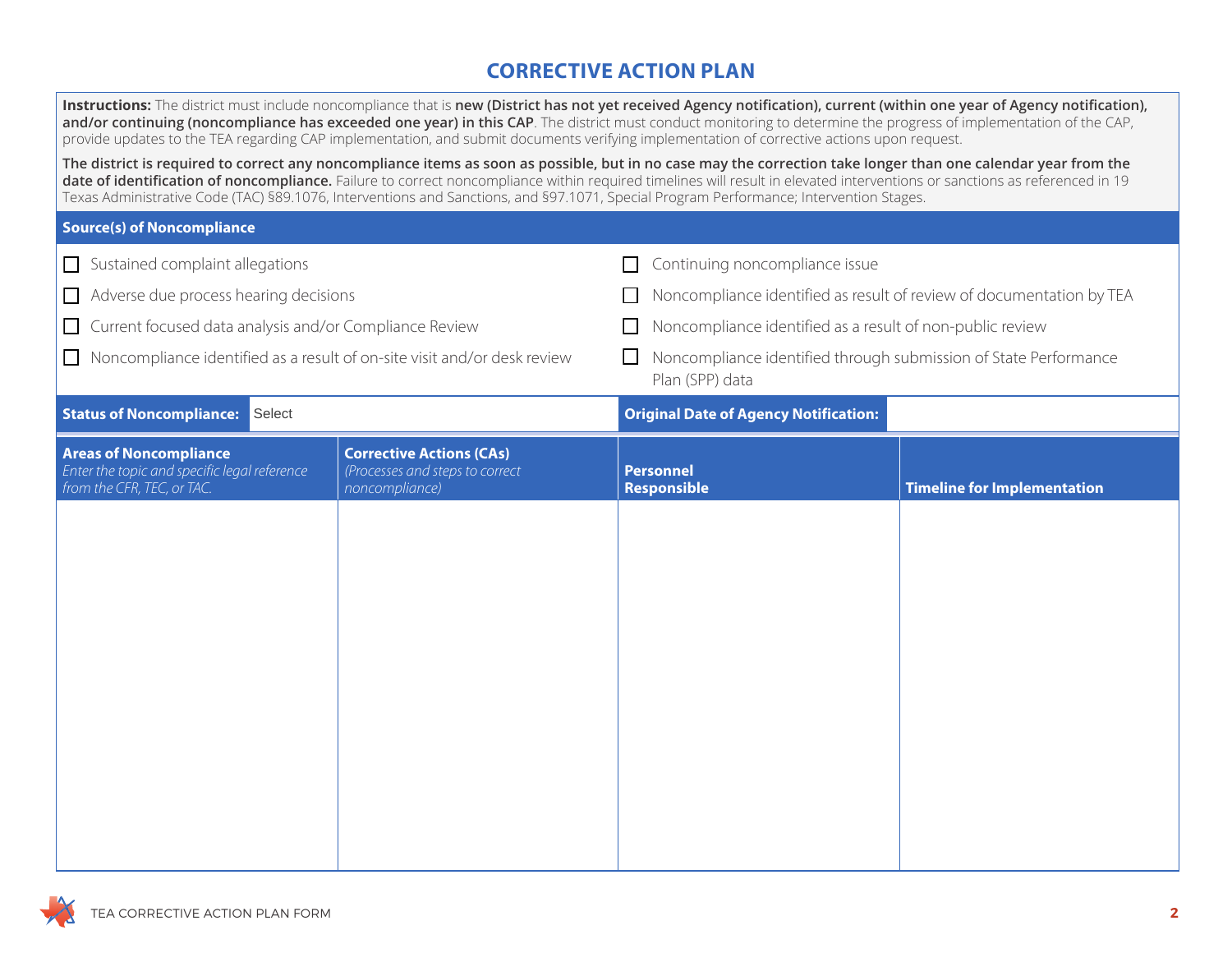| <b>Source(s) of Noncompliance</b>                                                                           |  |                                                                                      |                                              |  |                                                                      |
|-------------------------------------------------------------------------------------------------------------|--|--------------------------------------------------------------------------------------|----------------------------------------------|--|----------------------------------------------------------------------|
| $\Box$ Sustained complaint allegations                                                                      |  | $\Box$                                                                               | Continuing noncompliance issue               |  |                                                                      |
| Adverse due process hearing decisions<br>$\Box$                                                             |  |                                                                                      | $\Box$                                       |  | Noncompliance identified as result of review of documentation by TEA |
| Current focused data analysis and/or Compliance Review<br>$\Box$                                            |  |                                                                                      | $\Box$                                       |  | Noncompliance identified as a result of non-public review            |
| $\Box$                                                                                                      |  | Noncompliance identified as a result of on-site visit and/or desk review             | $\Box$<br>Plan (SPP) data                    |  | Noncompliance identified through submission of State Performance     |
| <b>Status of Noncompliance:</b><br>Select                                                                   |  |                                                                                      | <b>Original Date of Agency Notification:</b> |  |                                                                      |
| <b>Areas of Noncompliance</b><br>Enter the topic and specific legal reference<br>from the CFR, TEC, or TAC. |  | <b>Corrective Actions (CAs)</b><br>(Processes and steps to correct<br>noncompliance) | <b>Personnel</b><br><b>Responsible</b>       |  | <b>Timeline for Implementation</b>                                   |
|                                                                                                             |  |                                                                                      |                                              |  |                                                                      |
|                                                                                                             |  |                                                                                      |                                              |  |                                                                      |
|                                                                                                             |  |                                                                                      |                                              |  |                                                                      |
|                                                                                                             |  |                                                                                      |                                              |  |                                                                      |
|                                                                                                             |  |                                                                                      |                                              |  |                                                                      |
|                                                                                                             |  |                                                                                      |                                              |  |                                                                      |
|                                                                                                             |  |                                                                                      |                                              |  |                                                                      |
|                                                                                                             |  |                                                                                      |                                              |  |                                                                      |
|                                                                                                             |  |                                                                                      |                                              |  |                                                                      |
|                                                                                                             |  |                                                                                      |                                              |  |                                                                      |
|                                                                                                             |  |                                                                                      |                                              |  |                                                                      |
|                                                                                                             |  |                                                                                      |                                              |  |                                                                      |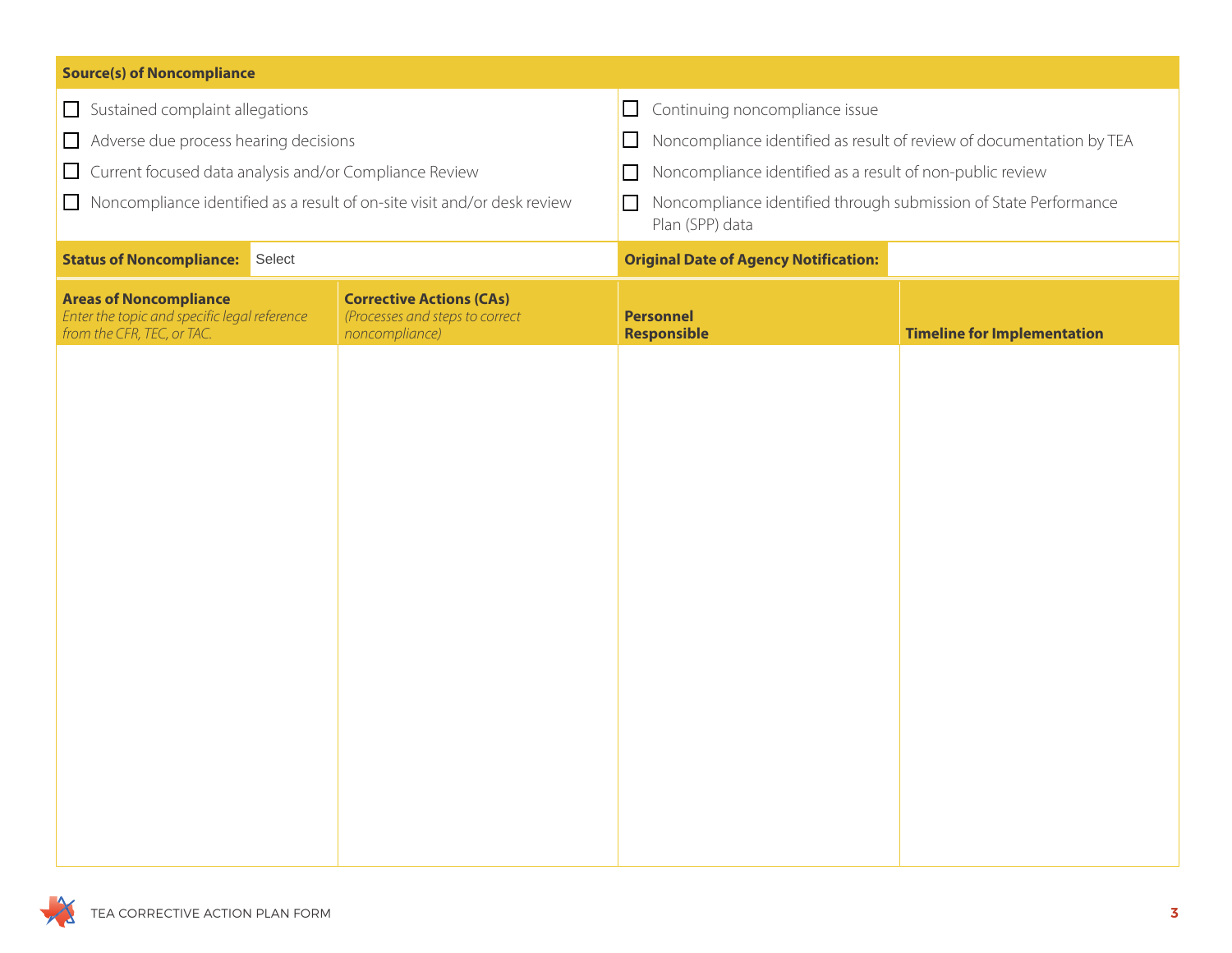| <b>Source(s) of Noncompliance</b>                                                                           |                                                                                      |                                                                                               |                                                                      |  |
|-------------------------------------------------------------------------------------------------------------|--------------------------------------------------------------------------------------|-----------------------------------------------------------------------------------------------|----------------------------------------------------------------------|--|
| Sustained complaint allegations                                                                             |                                                                                      | Continuing noncompliance issue<br>$\Box$                                                      |                                                                      |  |
| $\Box$                                                                                                      | Adverse due process hearing decisions<br>$\Box$                                      |                                                                                               | Noncompliance identified as result of review of documentation by TEA |  |
| Current focused data analysis and/or Compliance Review                                                      |                                                                                      | Noncompliance identified as a result of non-public review<br>$\Box$                           |                                                                      |  |
| Noncompliance identified as a result of on-site visit and/or desk review<br>$\Box$                          |                                                                                      | Noncompliance identified through submission of State Performance<br>$\Box$<br>Plan (SPP) data |                                                                      |  |
| Select<br><b>Status of Noncompliance:</b>                                                                   |                                                                                      | <b>Original Date of Agency Notification:</b>                                                  |                                                                      |  |
| <b>Areas of Noncompliance</b><br>Enter the topic and specific legal reference<br>from the CFR, TEC, or TAC. | <b>Corrective Actions (CAs)</b><br>(Processes and steps to correct<br>noncompliance) | <b>Personnel</b><br><b>Timeline for Implementation</b><br>Responsible                         |                                                                      |  |
|                                                                                                             |                                                                                      |                                                                                               |                                                                      |  |
|                                                                                                             |                                                                                      |                                                                                               |                                                                      |  |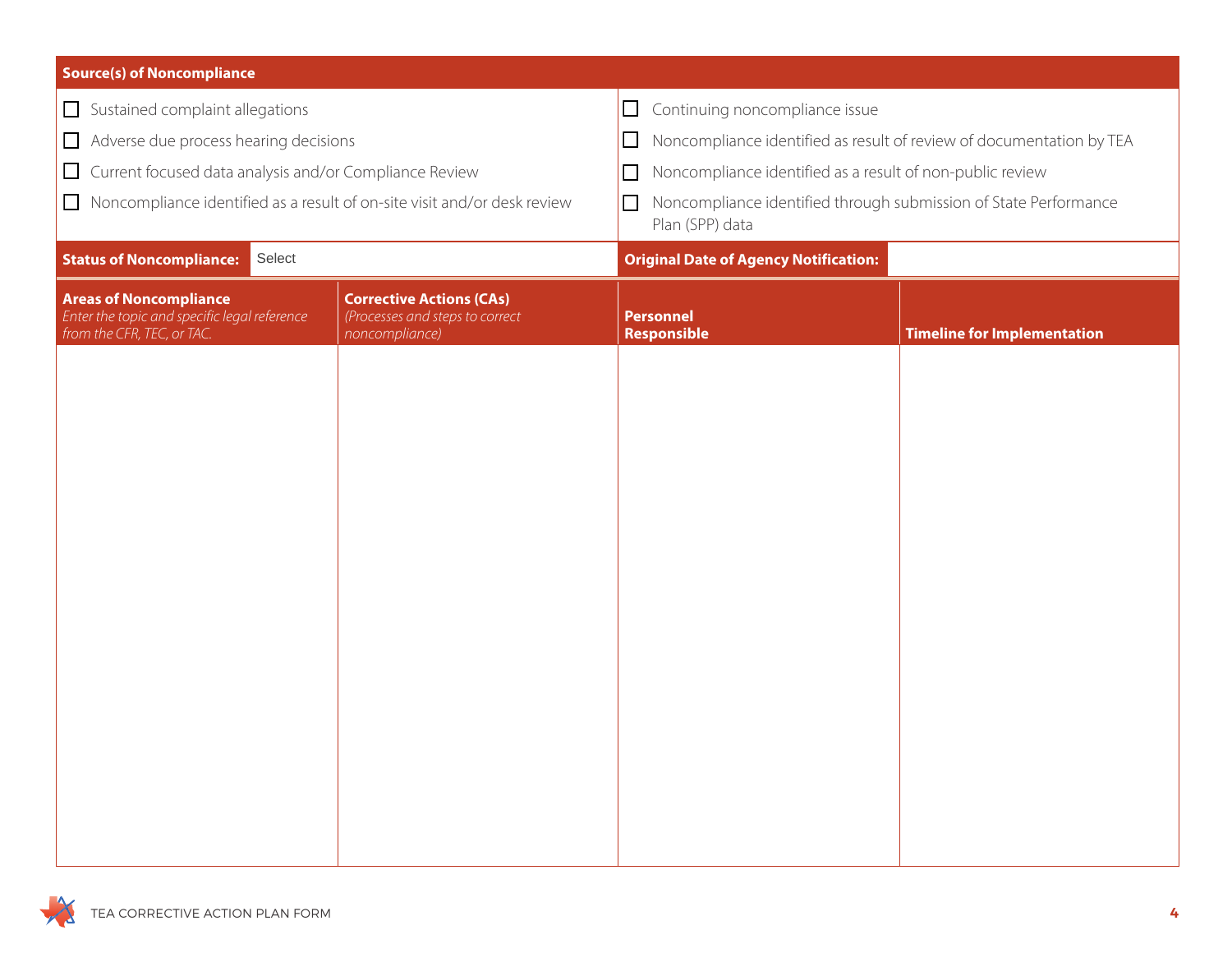| <b>Source(s) of Noncompliance</b>                                                                           |                                                                                      |                                                                                               |                                    |  |
|-------------------------------------------------------------------------------------------------------------|--------------------------------------------------------------------------------------|-----------------------------------------------------------------------------------------------|------------------------------------|--|
| Sustained complaint allegations                                                                             |                                                                                      | Continuing noncompliance issue<br>$\Box$                                                      |                                    |  |
| Adverse due process hearing decisions<br>$\Box$                                                             |                                                                                      | Noncompliance identified as result of review of documentation by TEA<br>$\Box$                |                                    |  |
| □ Current focused data analysis and/or Compliance Review                                                    |                                                                                      | Noncompliance identified as a result of non-public review<br>$\Box$                           |                                    |  |
| Noncompliance identified as a result of on-site visit and/or desk review<br>$\Box$                          |                                                                                      | Noncompliance identified through submission of State Performance<br>$\Box$<br>Plan (SPP) data |                                    |  |
| <b>Status of Noncompliance:</b><br>Select                                                                   |                                                                                      | <b>Original Date of Agency Notification:</b>                                                  |                                    |  |
| <b>Areas of Noncompliance</b><br>Enter the topic and specific legal reference<br>from the CFR, TEC, or TAC. | <b>Corrective Actions (CAs)</b><br>(Processes and steps to correct<br>noncompliance) | <b>Personnel</b><br>Responsible                                                               | <b>Timeline for Implementation</b> |  |
|                                                                                                             |                                                                                      |                                                                                               |                                    |  |
|                                                                                                             |                                                                                      |                                                                                               |                                    |  |
|                                                                                                             |                                                                                      |                                                                                               |                                    |  |
|                                                                                                             |                                                                                      |                                                                                               |                                    |  |
|                                                                                                             |                                                                                      |                                                                                               |                                    |  |
|                                                                                                             |                                                                                      |                                                                                               |                                    |  |
|                                                                                                             |                                                                                      |                                                                                               |                                    |  |
|                                                                                                             |                                                                                      |                                                                                               |                                    |  |
|                                                                                                             |                                                                                      |                                                                                               |                                    |  |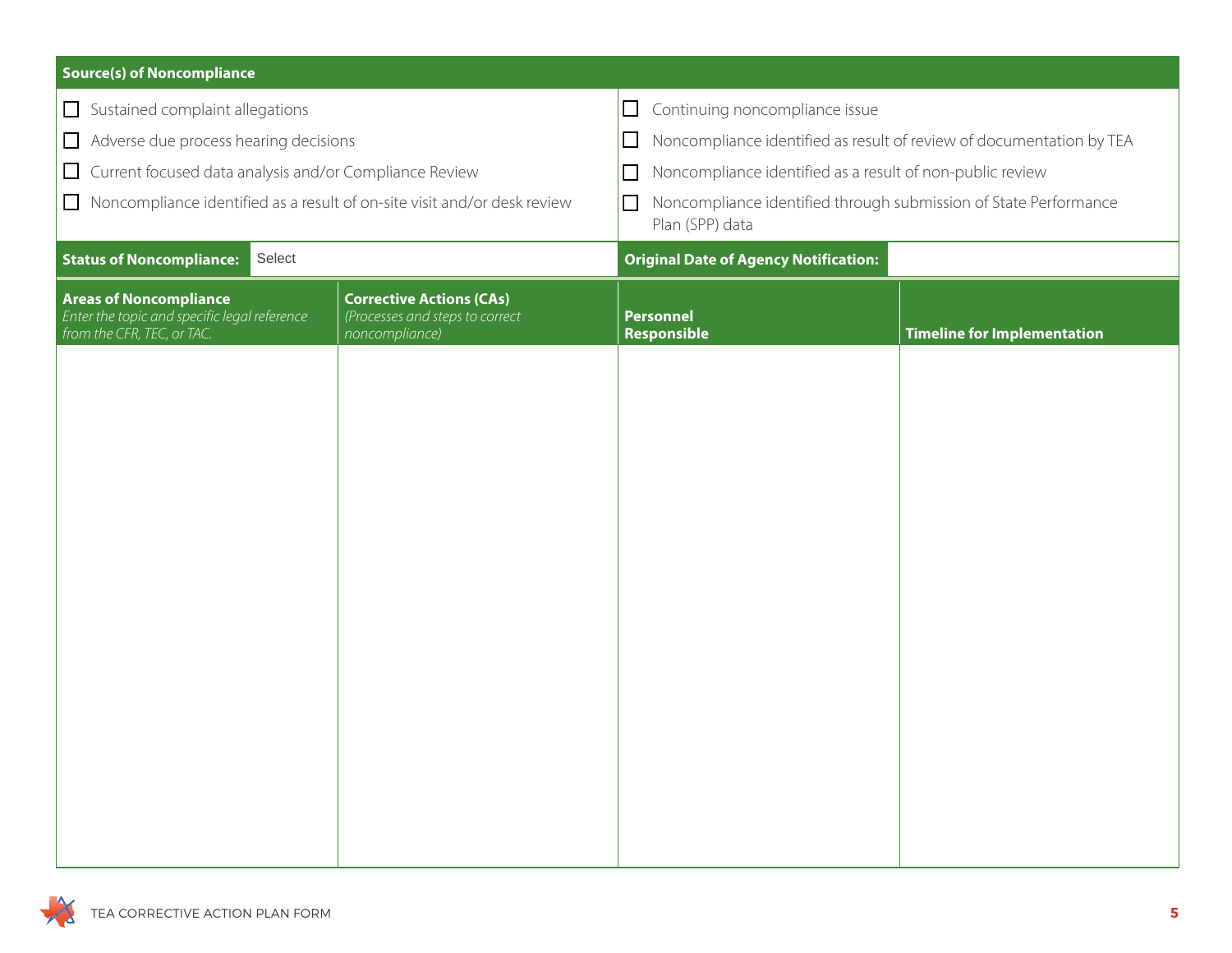| <b>Source(s) of Noncompliance</b>                                                                           |                                                                                      |                                                                                          |                                    |
|-------------------------------------------------------------------------------------------------------------|--------------------------------------------------------------------------------------|------------------------------------------------------------------------------------------|------------------------------------|
| Sustained complaint allegations                                                                             |                                                                                      | $\Box$<br>Continuing noncompliance issue                                                 |                                    |
| $\Box$ Adverse due process hearing decisions                                                                |                                                                                      | Noncompliance identified as result of review of documentation by TEA<br>$\Box$           |                                    |
| Current focused data analysis and/or Compliance Review<br>$\Box$                                            |                                                                                      | Noncompliance identified as a result of non-public review<br>$\Box$                      |                                    |
| $\Box$ Noncompliance identified as a result of on-site visit and/or desk review                             |                                                                                      | Noncompliance identified through submission of State Performance<br>□<br>Plan (SPP) data |                                    |
| <b>Status of Noncompliance:</b><br>Select                                                                   |                                                                                      | <b>Original Date of Agency Notification:</b>                                             |                                    |
| <b>Areas of Noncompliance</b><br>Enter the topic and specific legal reference<br>from the CFR, TEC, or TAC. | <b>Corrective Actions (CAs)</b><br>(Processes and steps to correct<br>noncompliance) | <b>Personnel</b><br>Responsible                                                          | <b>Timeline for Implementation</b> |
|                                                                                                             |                                                                                      |                                                                                          |                                    |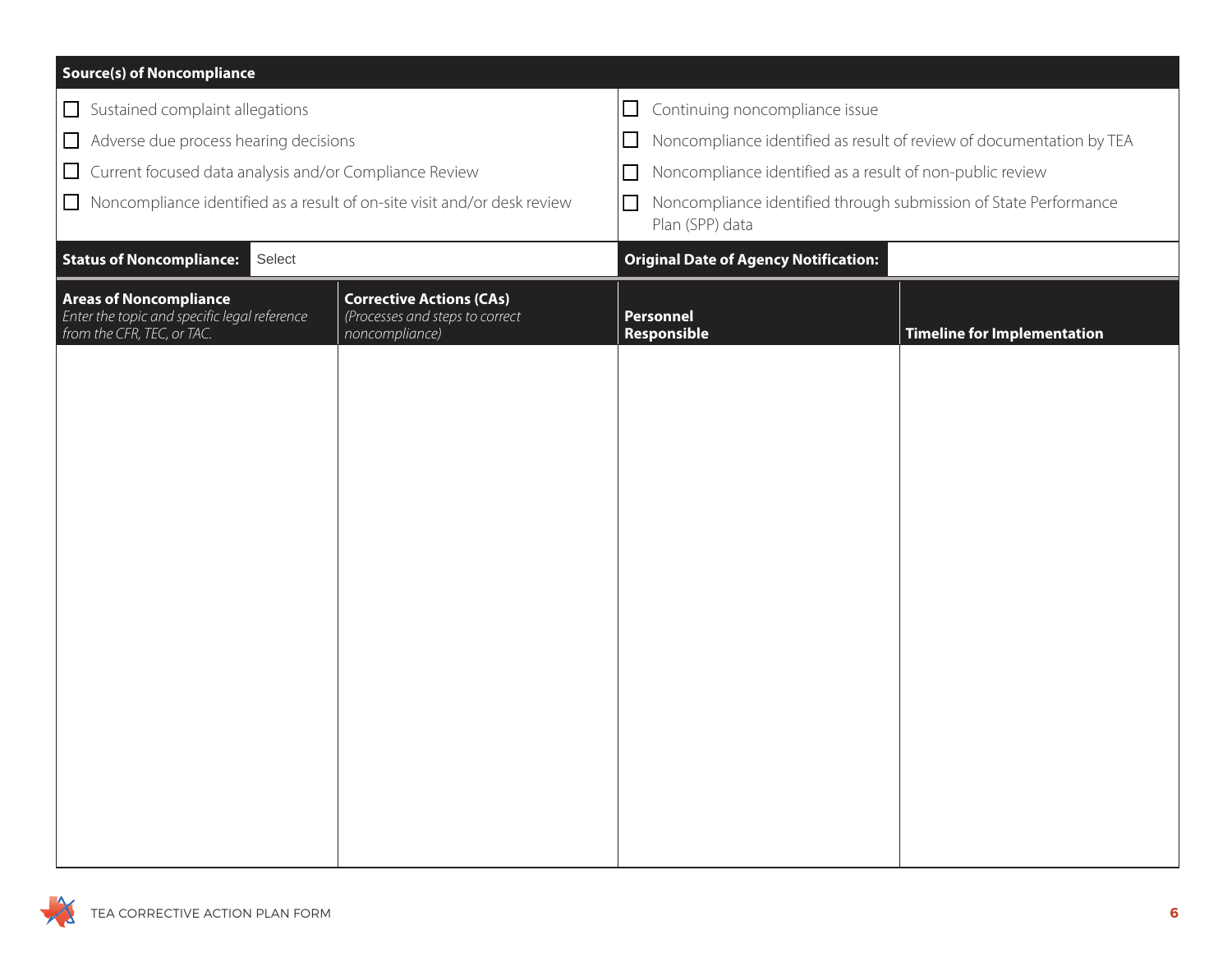| <b>Source(s) of Noncompliance</b>                                                                           |                                                                                      |                                                                                               |                                    |
|-------------------------------------------------------------------------------------------------------------|--------------------------------------------------------------------------------------|-----------------------------------------------------------------------------------------------|------------------------------------|
| Sustained complaint allegations                                                                             |                                                                                      | Continuing noncompliance issue<br>$\Box$                                                      |                                    |
| Adverse due process hearing decisions<br>$\Box$                                                             |                                                                                      | Noncompliance identified as result of review of documentation by TEA<br>$\Box$                |                                    |
| Current focused data analysis and/or Compliance Review<br>$\Box$                                            |                                                                                      | Noncompliance identified as a result of non-public review<br>$\Box$                           |                                    |
| $\Box$ Noncompliance identified as a result of on-site visit and/or desk review                             |                                                                                      | Noncompliance identified through submission of State Performance<br>$\Box$<br>Plan (SPP) data |                                    |
| Select<br><b>Status of Noncompliance:</b>                                                                   |                                                                                      | <b>Original Date of Agency Notification:</b>                                                  |                                    |
| <b>Areas of Noncompliance</b><br>Enter the topic and specific legal reference<br>from the CFR, TEC, or TAC. | <b>Corrective Actions (CAs)</b><br>(Processes and steps to correct<br>noncompliance) | <b>Personnel</b><br>Responsible                                                               | <b>Timeline for Implementation</b> |
|                                                                                                             |                                                                                      |                                                                                               |                                    |
|                                                                                                             |                                                                                      |                                                                                               |                                    |
|                                                                                                             |                                                                                      |                                                                                               |                                    |
|                                                                                                             |                                                                                      |                                                                                               |                                    |
|                                                                                                             |                                                                                      |                                                                                               |                                    |
|                                                                                                             |                                                                                      |                                                                                               |                                    |
|                                                                                                             |                                                                                      |                                                                                               |                                    |
|                                                                                                             |                                                                                      |                                                                                               |                                    |
|                                                                                                             |                                                                                      |                                                                                               |                                    |
|                                                                                                             |                                                                                      |                                                                                               |                                    |
|                                                                                                             |                                                                                      |                                                                                               |                                    |
|                                                                                                             |                                                                                      |                                                                                               |                                    |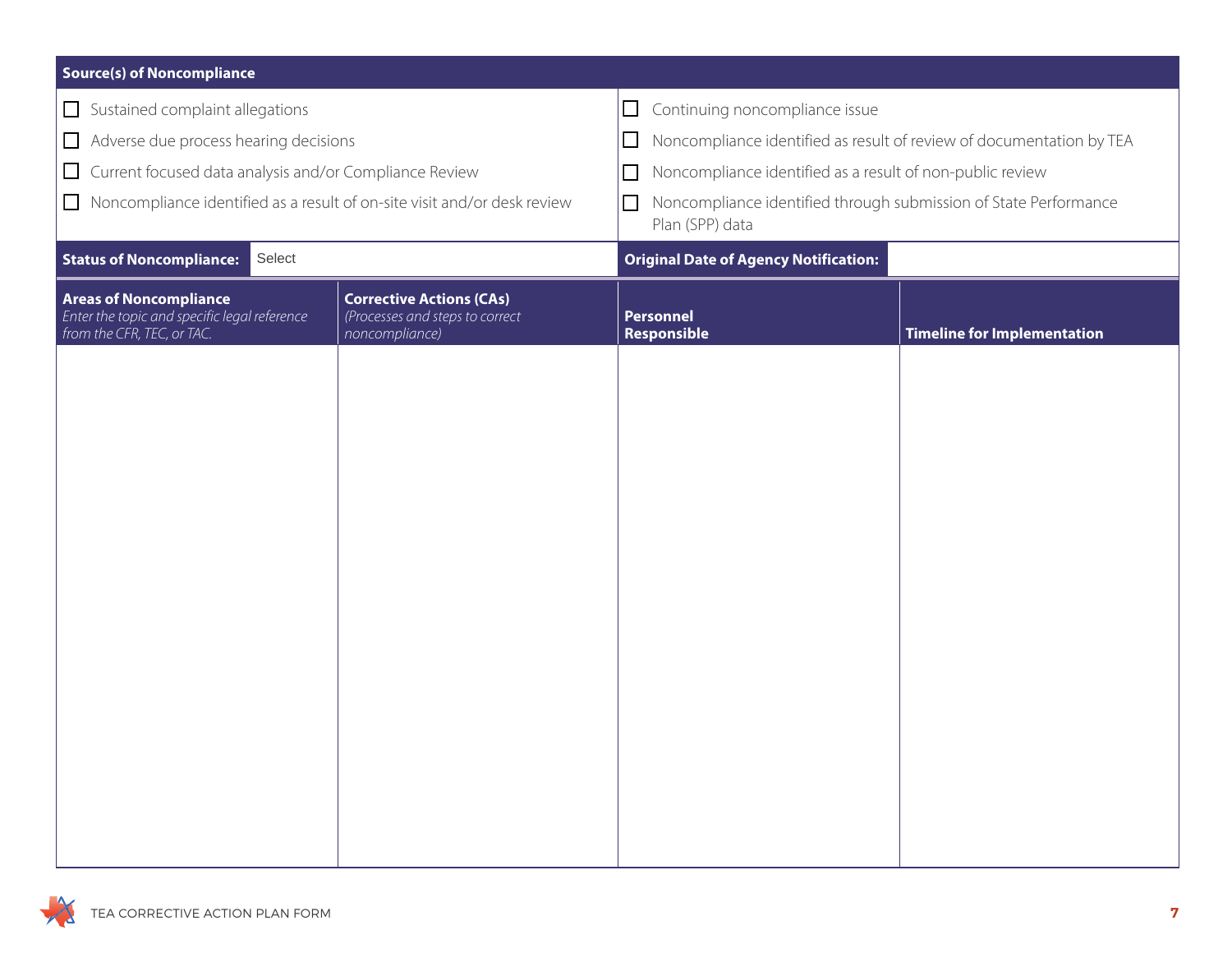| <b>Source(s) of Noncompliance</b>                                                                           |                                                                                      |                                                                                               |                                    |
|-------------------------------------------------------------------------------------------------------------|--------------------------------------------------------------------------------------|-----------------------------------------------------------------------------------------------|------------------------------------|
| Sustained complaint allegations                                                                             |                                                                                      | Continuing noncompliance issue<br>$\Box$                                                      |                                    |
| Adverse due process hearing decisions<br>$\Box$                                                             |                                                                                      | Noncompliance identified as result of review of documentation by TEA<br>ப                     |                                    |
| □ Current focused data analysis and/or Compliance Review                                                    |                                                                                      | Noncompliance identified as a result of non-public review                                     |                                    |
| Noncompliance identified as a result of on-site visit and/or desk review<br>$\Box$                          |                                                                                      | Noncompliance identified through submission of State Performance<br>$\Box$<br>Plan (SPP) data |                                    |
| <b>Status of Noncompliance:</b><br>Select                                                                   |                                                                                      | <b>Original Date of Agency Notification:</b>                                                  |                                    |
| <b>Areas of Noncompliance</b><br>Enter the topic and specific legal reference<br>from the CFR, TEC, or TAC. | <b>Corrective Actions (CAs)</b><br>(Processes and steps to correct<br>noncompliance) | <b>Personnel</b><br>Responsible                                                               | <b>Timeline for Implementation</b> |
|                                                                                                             |                                                                                      |                                                                                               |                                    |
|                                                                                                             |                                                                                      |                                                                                               |                                    |
|                                                                                                             |                                                                                      |                                                                                               |                                    |
|                                                                                                             |                                                                                      |                                                                                               |                                    |
|                                                                                                             |                                                                                      |                                                                                               |                                    |
|                                                                                                             |                                                                                      |                                                                                               |                                    |
|                                                                                                             |                                                                                      |                                                                                               |                                    |
|                                                                                                             |                                                                                      |                                                                                               |                                    |
|                                                                                                             |                                                                                      |                                                                                               |                                    |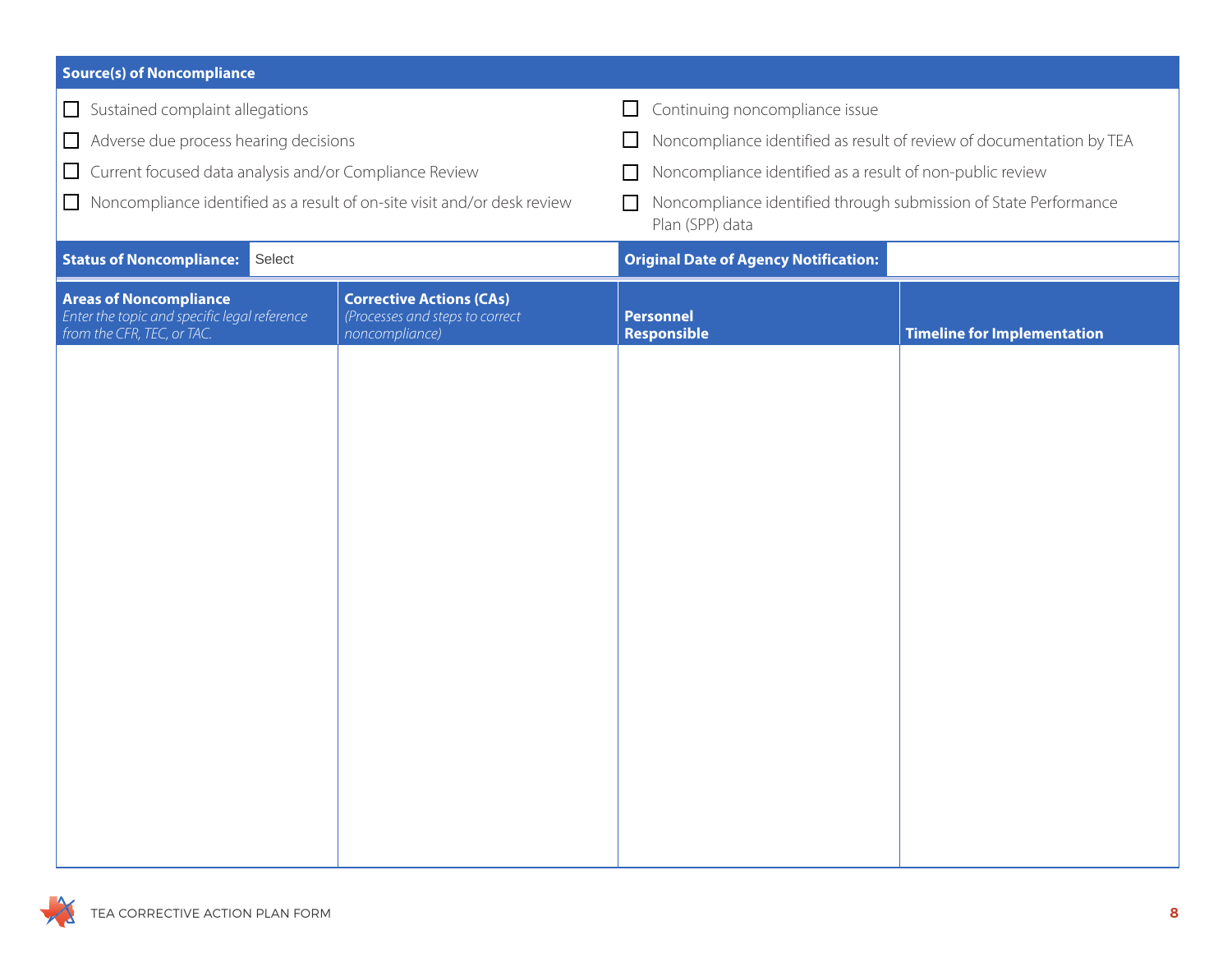| <b>Source(s) of Noncompliance</b>                                                                           |                                                                                      |                                                                                               |                                    |
|-------------------------------------------------------------------------------------------------------------|--------------------------------------------------------------------------------------|-----------------------------------------------------------------------------------------------|------------------------------------|
| $\Box$ Sustained complaint allegations                                                                      |                                                                                      | Continuing noncompliance issue<br>$\Box$                                                      |                                    |
| Adverse due process hearing decisions<br>$\Box$                                                             |                                                                                      | Noncompliance identified as result of review of documentation by TEA<br>$\Box$                |                                    |
| Current focused data analysis and/or Compliance Review<br>$\Box$                                            |                                                                                      | Noncompliance identified as a result of non-public review<br>$\Box$                           |                                    |
| $\Box$                                                                                                      | Noncompliance identified as a result of on-site visit and/or desk review             | Noncompliance identified through submission of State Performance<br>$\Box$<br>Plan (SPP) data |                                    |
| <b>Status of Noncompliance:</b> Select                                                                      |                                                                                      | <b>Original Date of Agency Notification:</b>                                                  |                                    |
| <b>Areas of Noncompliance</b><br>Enter the topic and specific legal reference<br>from the CFR, TEC, or TAC. | <b>Corrective Actions (CAs)</b><br>(Processes and steps to correct<br>noncompliance) | <b>Personnel</b><br><b>Responsible</b>                                                        | <b>Timeline for Implementation</b> |
|                                                                                                             |                                                                                      |                                                                                               |                                    |
|                                                                                                             |                                                                                      |                                                                                               |                                    |
|                                                                                                             |                                                                                      |                                                                                               |                                    |
|                                                                                                             |                                                                                      |                                                                                               |                                    |
|                                                                                                             |                                                                                      |                                                                                               |                                    |
|                                                                                                             |                                                                                      |                                                                                               |                                    |
|                                                                                                             |                                                                                      |                                                                                               |                                    |
|                                                                                                             |                                                                                      |                                                                                               |                                    |
|                                                                                                             |                                                                                      |                                                                                               |                                    |
|                                                                                                             |                                                                                      |                                                                                               |                                    |
|                                                                                                             |                                                                                      |                                                                                               |                                    |
|                                                                                                             |                                                                                      |                                                                                               |                                    |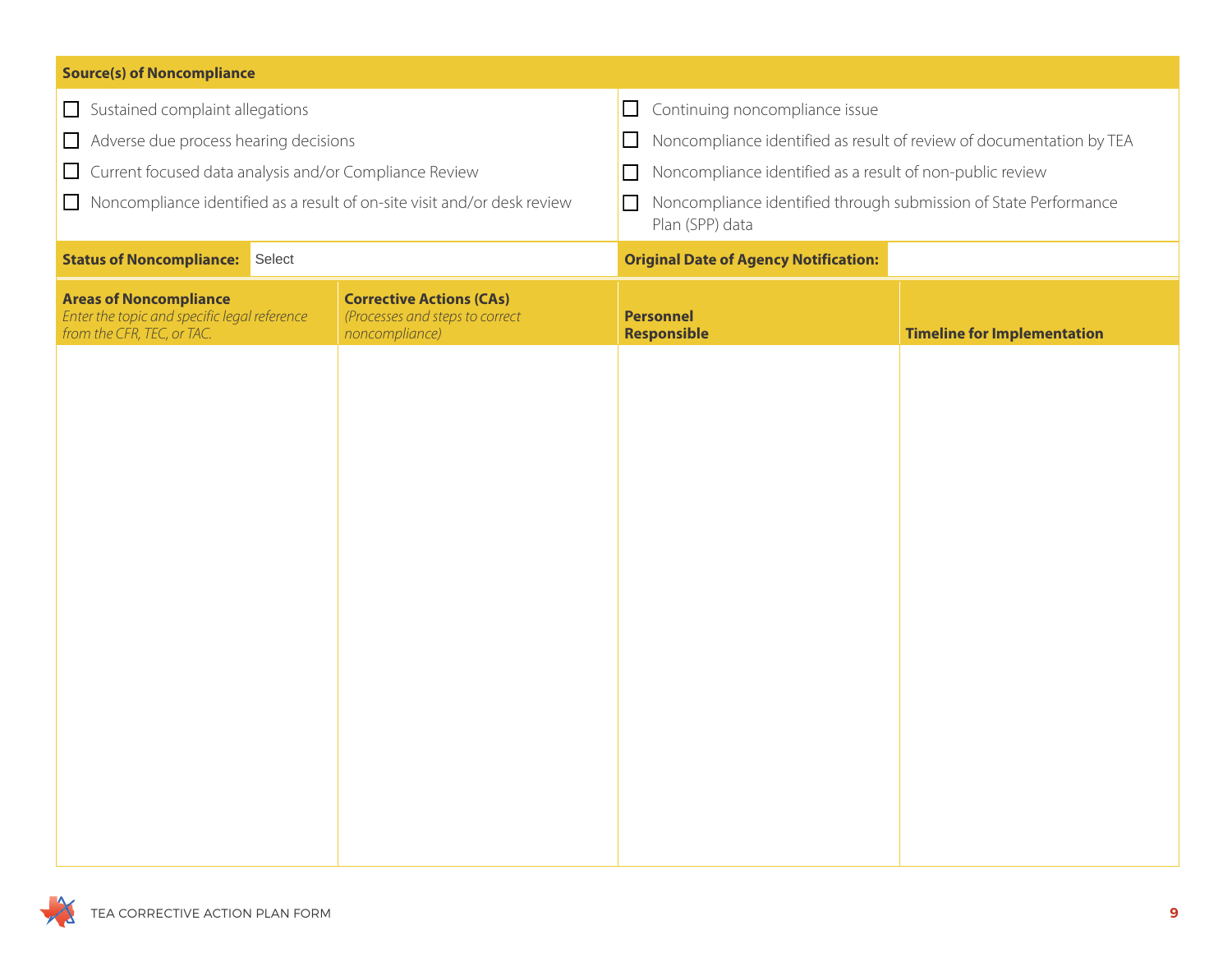| <b>Source(s) of Noncompliance</b>                                                                           |                                                                                      |                                                                                               |                                                                      |  |
|-------------------------------------------------------------------------------------------------------------|--------------------------------------------------------------------------------------|-----------------------------------------------------------------------------------------------|----------------------------------------------------------------------|--|
| Sustained complaint allegations                                                                             |                                                                                      | Continuing noncompliance issue<br>$\Box$                                                      |                                                                      |  |
| $\Box$                                                                                                      | Adverse due process hearing decisions<br>$\Box$                                      |                                                                                               | Noncompliance identified as result of review of documentation by TEA |  |
| Current focused data analysis and/or Compliance Review                                                      |                                                                                      | Noncompliance identified as a result of non-public review<br>$\Box$                           |                                                                      |  |
| Noncompliance identified as a result of on-site visit and/or desk review<br>$\Box$                          |                                                                                      | Noncompliance identified through submission of State Performance<br>$\Box$<br>Plan (SPP) data |                                                                      |  |
| <b>Status of Noncompliance:</b><br>Select                                                                   |                                                                                      | <b>Original Date of Agency Notification:</b>                                                  |                                                                      |  |
| <b>Areas of Noncompliance</b><br>Enter the topic and specific legal reference<br>from the CFR, TEC, or TAC. | <b>Corrective Actions (CAs)</b><br>(Processes and steps to correct<br>noncompliance) | <b>Personnel</b><br>Responsible                                                               | <b>Timeline for Implementation</b>                                   |  |
|                                                                                                             |                                                                                      |                                                                                               |                                                                      |  |
|                                                                                                             |                                                                                      |                                                                                               |                                                                      |  |
|                                                                                                             |                                                                                      |                                                                                               |                                                                      |  |
|                                                                                                             |                                                                                      |                                                                                               |                                                                      |  |
|                                                                                                             |                                                                                      |                                                                                               |                                                                      |  |